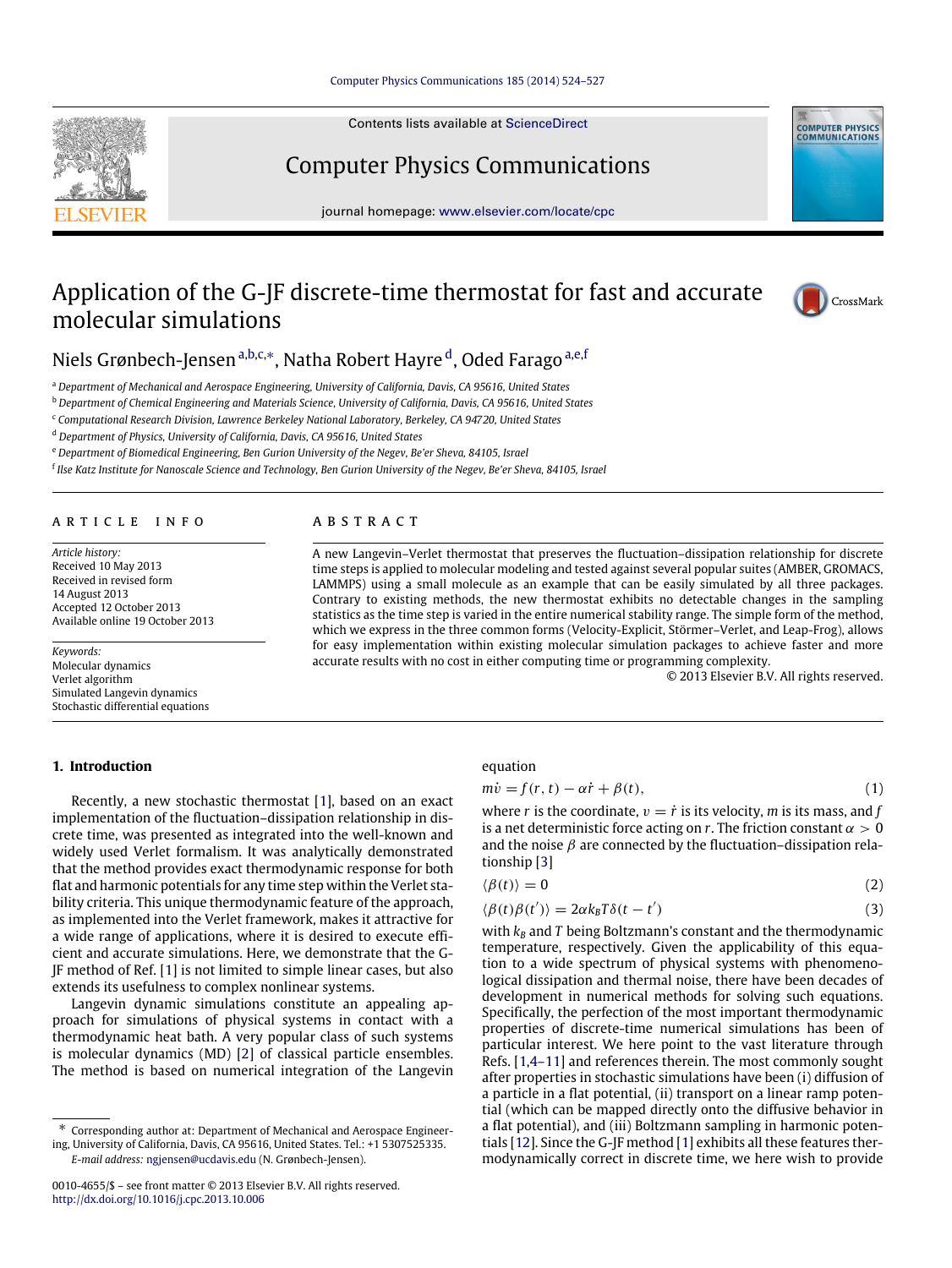additional expressions for practical implementation of the method. We also provide a simple, yet representative, example of how the method performs for a nonlinear and complex system in comparison to several widely used contemporary molecular dynamics simulation suites.

#### **2. The three Verlet expressions**

Verlet integrators are usually expressed in one of three forms [\[13\]](#page-3-5): (A) velocity-explicit Verlet (VE), which advances the trajectory one time step based on the coordinate and its conjugate variable (here the velocity), (B) Störmer–Verlet (SV), which uses coordinates at two consecutive time steps to advance time, and (C) leap-frog (LF), which advances the trajectory based on the coordinate and its conjugate variable, the latter being represented at half-integer time steps relative to the coordinate. The three typical Verlet formulations produce *identical* trajectories, and, thus, are different expressions of the exact same method. Consequently, applications of the Verlet method are commonly expressed in any of the available forms. Since all three identical methods are frequently used in the literature, we start here with the recently published G-JF thermostat that was derived in the natural VE form, and re-express the algorithm in the two other popular forms. The previous harmonic oscillator analysis [\[1\]](#page-3-0) of the method applies to all three variants since they produce identical results. Specifically, the three following formulations will result in the correct fluctuation–dissipation relationship and thus, the correct thermodynamic response in linear systems.

#### *2.1. Velocity-explicit G-JF*

We take our starting point with the VE G-JF expressions that were derived and analyzed in [\[1\]](#page-3-0). Denoting discrete time variables by the integer time step superscript, such that, e.g.,  $r^n = r(t_n)$ , the algorithm for advancing  $r^n$  and  $v^n$  one time step of  $dt$  reads

$$
r^{n+1} = r^n + b \, dt \, v^n + \frac{b \, dt^2}{2m} f^n + \frac{b \, dt}{2m} \beta^{n+1} \tag{4}
$$

$$
v^{n+1} = av^n + \frac{dt}{2m}(af^n + f^{n+1}) + \frac{b}{m}\beta^{n+1},
$$
\n(5)

where

$$
a = \frac{1 - \frac{\alpha dt}{2m}}{1 + \frac{\alpha dt}{2m}}, \qquad b = \frac{1}{1 + \frac{\alpha dt}{2m}}, \tag{6}
$$

and where

$$
\beta^{n+1} = \int_{t_n}^{t_{n+1}} \beta(t') dt'
$$
\n(7)

is a standard Gaussian random number that satisfies

$$
\langle \beta^n \rangle = 0, \qquad \langle \beta^n \beta^l \rangle = 2\alpha k_B T dt \delta_{n,l}.
$$
 (8)

Setting the initial conditions  $(r^0, v^0)$ , Eqs. [\(4\)–\(8\)](#page-1-0) can be directly used to generate the trajectory  $(r^n, v^n)$  from which the dynamical and statistical information can be derived.

#### *2.2. Störmer–Verlet G-JF*

We here start by rewriting Eqs. [\(4\)](#page-1-0) and [\(5\)](#page-1-1) for  $n \to n - 1$ :

$$
r^{n} = r^{n-1} + b \, dt \, v^{n-1} + \frac{b \, dt^{2}}{2m} f^{n-1} + \frac{b \, dt}{2m} \beta^{n}
$$
 (9)

$$
v^{n} = av^{n-1} + \frac{dt}{2m}(af^{n-1} + f^{n}) + \frac{b}{m}\beta^{n}.
$$
 (10)

As outlined in Ref. [\[1\]](#page-3-0), Eq. [\(10\)](#page-1-2) can be inserted into Eq. [\(4\)](#page-1-0) in order to replace  $v^n$ , whereafter Eq.  $(9)$  is used to replace the resulting v *n*−1 . This yields

<span id="page-1-4"></span>
$$
r^{n+1} = 2br^{n} - ar^{n-1} + \frac{b dt^{2}}{m} f^{n} + \frac{b dt}{2m} (\beta^{n} + \beta^{n+1}),
$$
 (11)

which is the SV formulation of the G-JF method. Unlike the VE expressions, the SV equation does not contain direct information about the velocity and is therefore not directly applicable for natural initial conditions  $(r^0, v^0)$ . The self-consistent approach for starting this procedure from  $(r^0, v^0)$  is to apply Eq. [\(9\)](#page-1-3) for  $n = 0$ ,

<span id="page-1-6"></span>
$$
r^{1} = r^{0} + b dt v^{0} + \frac{b dt^{2}}{2m} f^{0} + \frac{b dt}{2m} \beta^{1},
$$
\n(12)

and then apply Eq.  $(11)$  for all subsequent time steps  $n > 0$ . In order to calculate both the complete dynamical trajectory and important thermodynamic quantities, one needs the velocity  $v^n$  explicitly expressed as well. Consistent with the method, we replace  $v^{n-1}$  in Eq. [\(10\)](#page-1-2) by inserting Eq. [\(9\),](#page-1-3) such that

$$
v^{n} = \frac{a}{b} \frac{r^{n} - r^{n-1}}{dt} + \frac{dt}{2m} f^{n} + \frac{1}{2m} \beta^{n}
$$
  
= 
$$
\frac{r^{n+1} - (b - a)r^{n} - ar^{n-1}}{2db} + \frac{1}{4m} (\beta^{n} - \beta^{n+1}).
$$
 (13)

Thus, Eqs. [\(11\)–\(13\)](#page-1-4) constitute the identical SV form of the VE expressions.

#### *2.3. Leap-frog G-JF*

This version of the Verlet method for Langevin equations comes with some flexibility in how the method is expressed. We take the starting point with the SV form given in Eq. [\(11\)](#page-1-4) and introduce a reasonable definition of the half-step velocity

<span id="page-1-5"></span>
$$
v^{n+\frac{1}{2}} = \frac{r^{n+1} - r^n}{dt}.
$$
\n(14)

<span id="page-1-0"></span>We now use Eq. [\(14\)](#page-1-5) to replace  $r^{n+1}$  in Eq. [\(11\)](#page-1-4) to obtain

<span id="page-1-1"></span>
$$
v^{n+\frac{1}{2}} = a \frac{r^n - r^{n-1}}{dt} + \frac{b \, dt}{m} f^n + \frac{b}{2m} (\beta^n + \beta^{n+1}),\tag{15}
$$

in which we can again apply Eq. [\(14\)](#page-1-5) and arrive at

<span id="page-1-7"></span>
$$
v^{n+\frac{1}{2}} = av^{n-\frac{1}{2}} + \frac{b \, dt}{m} f^n + \frac{b}{2m} (\beta^n + \beta^{n+1}). \tag{16}
$$

This equation is the half-time step velocity propagator, which is complemented by Eq. [\(14\)](#page-1-5) to yield an LF G-JF method

<span id="page-1-8"></span>
$$
r^{n+1} = r^n + dt \, v^{n+\frac{1}{2}}.
$$
\n(17)

As was the case for the SV formulation of the method, this LF representation does not trivially incorporate the natural initial conditions  $(r^0, v^0)$ . We therefore apply Eq. [\(14\)](#page-1-5) for  $n = 0$  in combination with Eq. [\(12\),](#page-1-6) resulting in

<span id="page-1-10"></span>
$$
v^{\frac{1}{2}} = bv^{0} + \frac{b dt}{2m} f^{0} + \frac{b}{2m} \beta^{1},
$$
\n(18)

to be used, along with Eq. [\(12\),](#page-1-6) before applying Eqs. [\(16\)](#page-1-7) and [\(17\)](#page-1-8) for  $n > 0$ . The proper integer-step velocity can be found from combining Eqs. [\(16\)](#page-1-7) and [\(4\),](#page-1-0) resulting in

$$
v^{n+\frac{1}{2}} = av^{n-\frac{1}{2}} + 2\frac{r^{n+1} - r^n}{dt} - 2bv^n + \frac{b}{2m}(\beta^{n+1} - \beta^n), \qquad (19)
$$

<span id="page-1-3"></span>where we can then, again, use Eq. [\(14\)](#page-1-5) to obtain

<span id="page-1-9"></span><span id="page-1-2"></span>
$$
v^{n} = \frac{1}{2b}(v^{n+\frac{1}{2}} + av^{n-\frac{1}{2}}) + \frac{1}{4m}(\beta^{n} - \beta^{n+1}).
$$
 (20)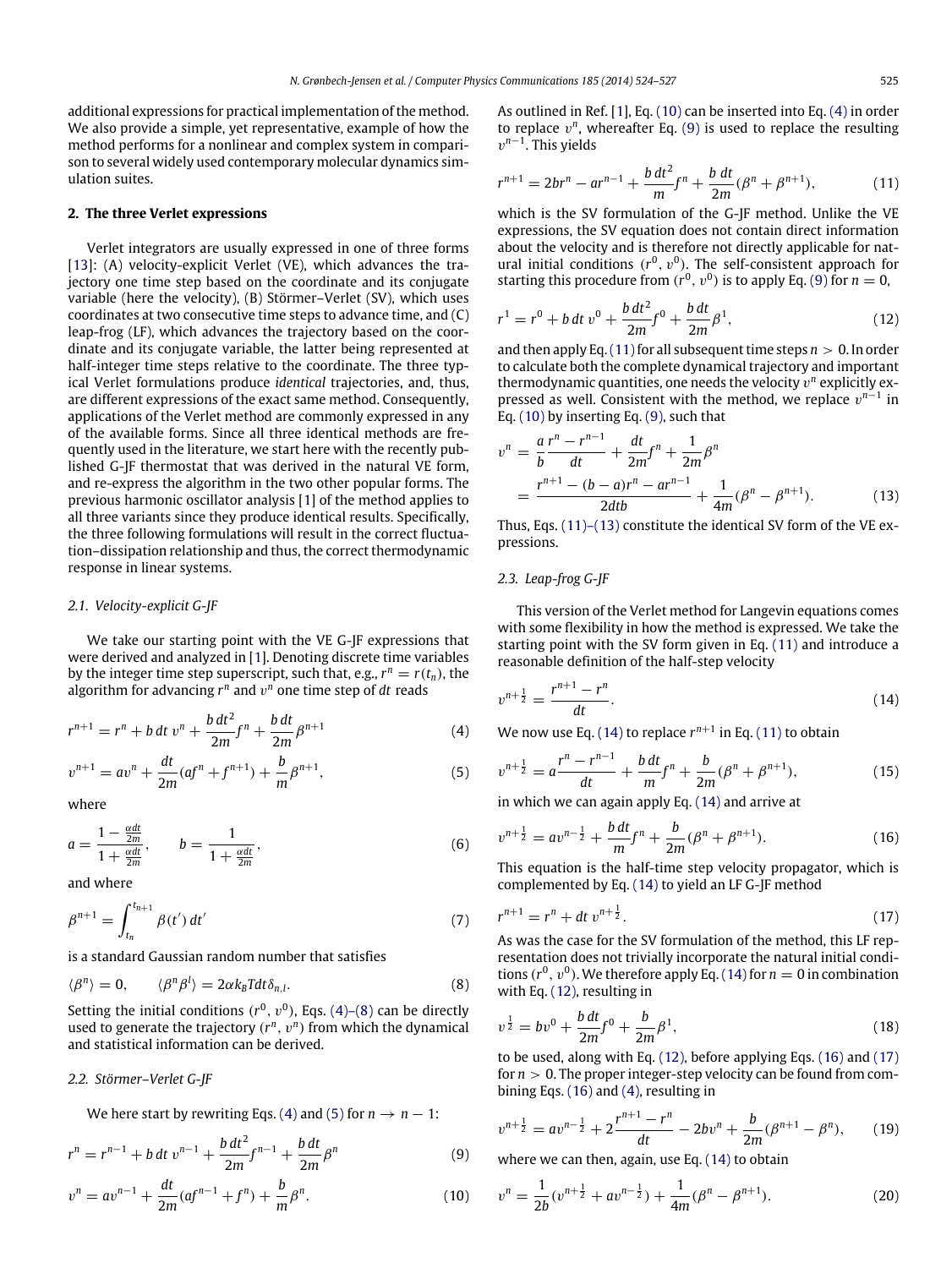<span id="page-2-0"></span>a

Thus, Eqs. [\(16\),](#page-1-7) [\(17\)](#page-1-8) and [\(20\)](#page-1-9) constitute a consistent LF method, where initial conditions  $(r^0,\,v^0)$  are applied through Eqs. [\(12\)](#page-1-6) and [\(18\).](#page-1-10)

Notice that while the given SV method is uniquely connected to the VE expressions in both the coordinate  $\{r^n\}$  and its evaluated velocity  $\{v^n\}$ , the development of LF is not unique, even if LF is constructed to produce identical trajectories  $(r^n, v^n)$  to those of VE and SV. The reason is the aforementioned somewhat ambiguous choice in defining the half-step velocity  $v^{n+\frac{1}{2}}$  in Eq. [\(14\),](#page-1-5) and the subsequent reconstruction of the integer-time velocity  $v^n$  in Eq. [\(20\).](#page-1-9) Thus, one can exercise some freedom of choice in the velocity equations when using the LF expressions.

*For example*, a sensible alternative to the half-step velocity in Eq. [\(14\)](#page-1-5) may be

$$
u^{n+\frac{1}{2}} = \frac{r^{n+1} - r^n}{bdt} - \frac{1}{2m} \beta^{n+1},
$$
\n(21)

where we use the symbol *u* for the revised definition of the halfstep velocity. Following the procedure starting from Eq. [\(14\),](#page-1-5) we can develop the following alternate LF formulation, which also yields identical trajectories  $(r^n, v^n)$ . The two equations for halfstep velocity and integer-step position become

$$
u^{n+\frac{1}{2}} = au^{n-\frac{1}{2}} + \frac{dt}{m}f^n + \frac{1}{2m}\beta^n,
$$
\n(22)

$$
r^{n+1} = r^n + b \, dt \, u^{n+\frac{1}{2}} + \frac{b \, dt}{2m} \beta^{n+1}, \tag{23}
$$

with initiating half-step velocity  $u^\frac{1}{2}$  and conversion to integer-step velocity v *<sup>n</sup>* written

$$
u^{\frac{1}{2}} = v^0 + \frac{dt}{2m} f^0 \tag{24}
$$

$$
v^{n} = \frac{1}{2}(u^{n+\frac{1}{2}} + au^{n-\frac{1}{2}}) + \frac{1}{4m}\beta^{n}.
$$
 (25)

As mentioned above, all LF formulations of the thermostat yield identical trajectories for  $(r^n,\,v^n)$  and therefore constitute the same method regardless of the specific definition of the half-step velocity. Choosing which one to use is entirely a matter of convenience. The defined half-step velocity is simply an auxiliary variable, which need not have any specific useful physical interpretation for the evaluation of thermodynamic quantities.

#### **3. Testing the method**

We exemplify the applicability of the G-JF method in the context of a simple biomolecular simulation and we make comparison to results of the widely-used molecular dynamics codes AMBER [\[14\]](#page-3-6), LAMMPS [\[15](#page-3-7)[,16\]](#page-3-8), and GROMACS [\[7\]](#page-3-9). These packages employ different commonly used stochastic thermostats. More comprehensive discussions of other thermostats can be found in recent Refs. [\[1](#page-3-0)[,4](#page-3-3)[,8\]](#page-3-10). The purpose of the following simulations is not to present new or ground-breaking results in biomolecular science; instead, we choose a simple and well-understood representative model system that can illuminate, through simulations within well-established MD packages, some key features of the new algorithm as implemented into one of the codes that is particularly amenable to revisions.

#### *3.1. Simulation details*

We performed classical molecular dynamics simulations of alanine dipeptide (illustrated in [Fig. 1a](#page-2-0)), a small and well-studied biomolecule. Intramolecular interactions among the solute atoms, including bond, angle, dihedral, and non-bonded energies, were



**Fig. 1.** (a) Space-filling model of the simulated alanine dipeptide (Ac-Ala-NHMe) molecule. (b) Mean and (c) standard deviation of the potential energy in the model alanine dipeptide, computed with different molecular dynamics codes and various time steps. Results are depicted as follows, top curve to bottom: blue for LAMMPS; orange for AMBER; red for GROMACS; and green for AMBER with the G-JF implementation. (For interpretation of the references to colour in this figure legend, the reader is referred to the web version of this article.)

modeled with an AMBER classical all-atom molecular mechanical treatment [\[14\]](#page-3-6), coupled with the recent *ff12* parameter set [\[17\]](#page-3-11), while the extramolecular environment was treated as vacuum.

This model system was simulated at a target temperature of 300 K with four integration schemes for comparison: (i) the BBK thermostat [\[5\]](#page-3-12), which is implemented and expressed within AMBER 12 (*ntt* = 3) in the leap-frog Verlet formulation [\[6\]](#page-3-13); (ii) the method of Schneider & Stoll [\[9\]](#page-3-14), as implemented in the LAMMPS simulation software [\[15\]](#page-3-7) (with the combination of the *nve* and *langevin* fixes); (iii) a variation of the method of van Gunsteren & Berendsen [\[18](#page-3-15)[,10\]](#page-3-16), implemented in GROMACS [\[7\]](#page-3-9) (as the *sd* integrator [\[19\]](#page-3-17)), which includes velocity rescaling; and finally  $(iv)$  the G-JF thermostat [\[1\]](#page-3-0).

The latter was implemented into AMBER through small modifications to the AMBER 12 source code [\[17\]](#page-3-11). Since the underlying LF Verlet integrator used in the BBK method is consistent with Eqs. [\(16\),](#page-1-7) [\(17\)](#page-1-8) and [\(20\),](#page-1-9) revisions were only necessary with regard to the fluctuation terms. The memory framework was modified to include space for the correlating noise term from the previous time step, corresponding to  $\beta^n$  in Eqs. [\(16\)](#page-1-7) and [\(20\),](#page-1-9) to be cached for use in subsequent integration steps. A Langevin damping coefficient of 10  $ps^{-1}$  was used throughout all the simulations. Simulation input data for LAMMPS and GROMACS runs were generated directly from AMBER-formatted coordinate and topology files using the free tools *amber2lammps.py* (distributed with the LAMMPS source code), and *amb2gmx.pl* [\[20\]](#page-3-18), respectively.

Data were collected from sets of ten independent 100 ps simulations at several values of the integration time step, from 0.5 to 3.1 fs in increments of 0.1 fs, and from 3.1 to 3.2 fs in increments of 0.01 fs. Each simulation was initiated from the same